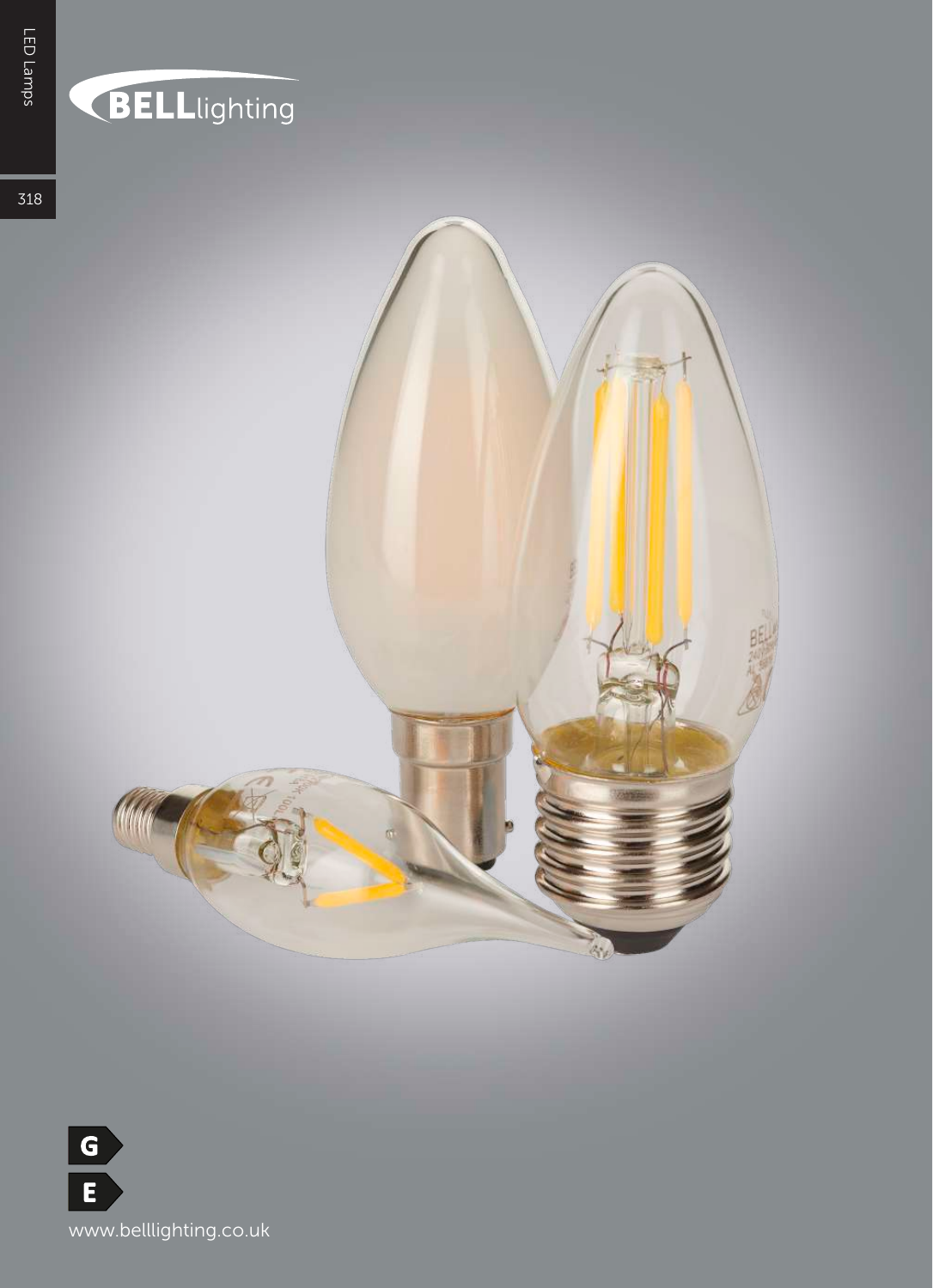### LED Filament Candle

The LED Filament Range combines LED technology with the elegance of Incandescent Lamps. Creating a welcoming atmosphere with a retro feel, our LED Filament Range offers smooth dimming on rotary and digital dimming systems. The Filament Candle is ideal for all chandeliers and wall lights.

- LED Technology with the elegance of Incandescent Lamps
- Ideal Replacement for Incandescent Lamps
- Creates a welcoming atmosphere with retro feel
- 90% Energy Saving
- Argon gas filled to improve life
- High temperature capping cement
- Smooth dimming on rotary and digital dimming systems
- Full glass envelope



 $1W<sub>6</sub>$  $\overline{15}$  Energy Saving  $\boxed{\frac{15}{W}}$  Shergy Saving 4W  $\ominus$   $\boxed{\frac{40}{W}}$  50% W

Warm White Cool White 4W Candle H 90mm Ø35mm 4W Chandelier H 86mm Ø22mm 4W Bent Tip Candle H 115mm Ø35mm

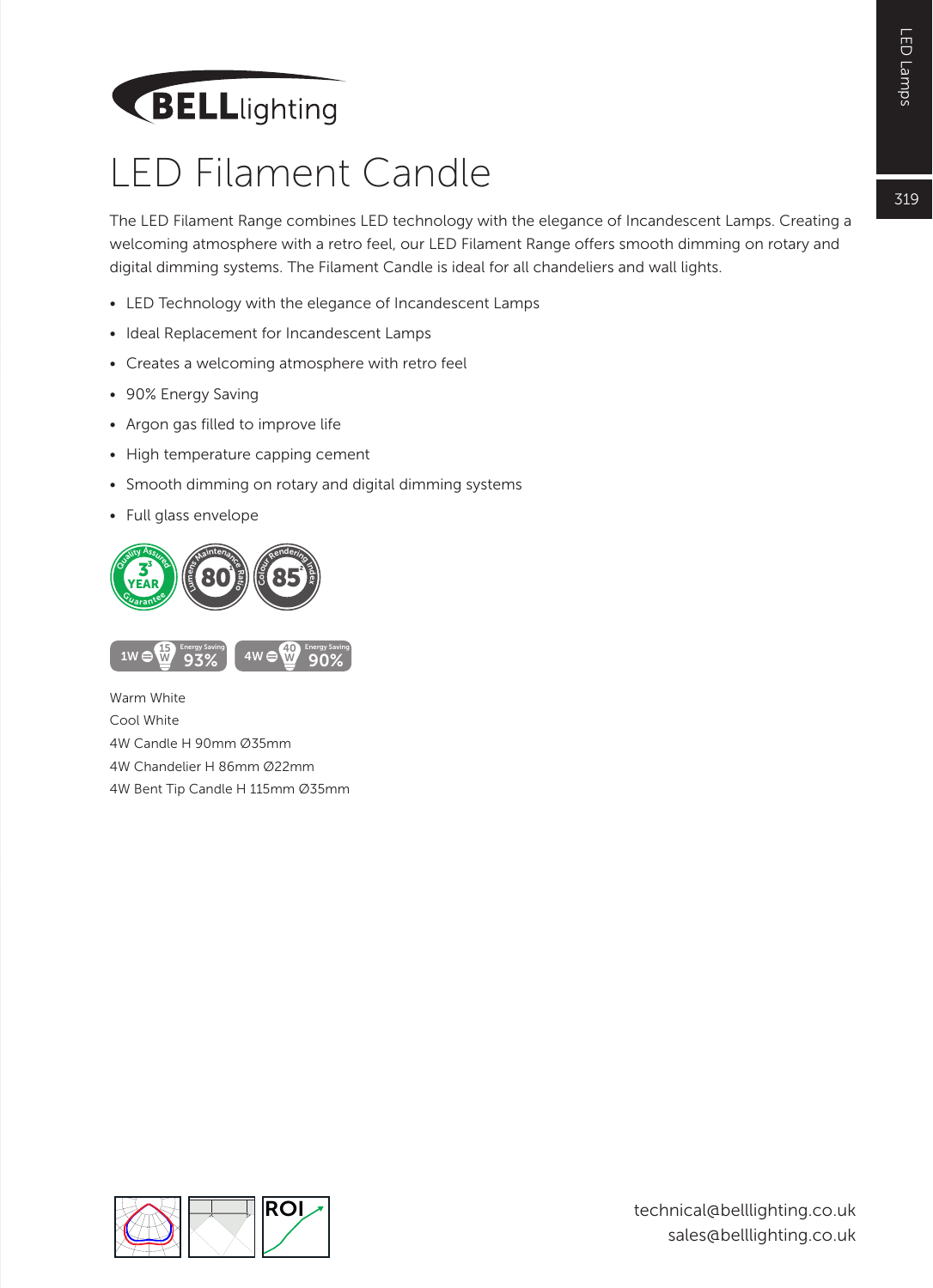#### LED Filament Candle

| Code         | Lamp Type                                              | <b>CCT</b> | Lm  | Dim     | V   | Hours |  |  |  |  |
|--------------|--------------------------------------------------------|------------|-----|---------|-----|-------|--|--|--|--|
| Non Dimmable |                                                        |            |     |         |     |       |  |  |  |  |
| 05022        | 4W LED Filament Clear Candle Non Dim - BC              | 2700K      | 470 | Non Dim | 240 | 15000 |  |  |  |  |
| 05023        | 4W LED Filament Clear Candle Non Dim - SBC             | 2700K      | 470 | Non Dim | 240 | 15000 |  |  |  |  |
| 05024        | 4W LED Filament Clear Candle Non Dim - ES              | 2700K      | 470 | Non Dim | 240 | 15000 |  |  |  |  |
| 05025        | 4W LED Filament Clear Candle Non Dim - SES             | 2700K      | 470 | Non Dim | 240 | 15000 |  |  |  |  |
| 05127        | 4W LED Filament Satin Candle Non Dim - BC              | 2700K      | 470 | Non Dim | 240 | 15000 |  |  |  |  |
| 05128        | 4W LED Filament Satin Candle Non Dim - SBC             | 2700K      | 470 | Non Dim | 240 | 15000 |  |  |  |  |
| 05129        | 4W LED Filament Satin Candle Non Dim - ES              | 2700K      | 470 | Non Dim | 240 | 15000 |  |  |  |  |
| 05130        | 4W LED Filament Satin Candle Non Dim - SES             | 2700K      | 470 | Non Dim | 240 | 15000 |  |  |  |  |
| 60110        | 4W LED Filament Clear Candle Non Dim - BC              | 4000K      | 470 | Non Dim | 240 | 15000 |  |  |  |  |
| 60113        | 4W LED Filament Clear Candle Non Dim - SBC             | 4000K      | 470 | Non Dim | 240 | 15000 |  |  |  |  |
| 60111        | 4W LED Filament Clear Candle Non Dim - ES              | 4000K      | 470 | Non Dim | 240 | 15000 |  |  |  |  |
| 60112        | 4W LED Filament Clear Candle Non Dim - SES             | 4000K      | 470 | Non Dim | 240 | 15000 |  |  |  |  |
| 05026        | 4W LED Filament Bent Tip Clear Candle<br>Non Dim - SES | 2700K      | 470 | Non Dim | 240 | 15000 |  |  |  |  |
| 05027        | 4W LED Filament Bent Tip Satin Candle<br>Non Dim - SES | 2700K      | 470 | Non Dim | 240 | 15000 |  |  |  |  |
| 05028        | 1W LED Filament Chandelier - Clear<br>Non Dim SES      | 2700K      | 100 | Non Dim | 240 | 15000 |  |  |  |  |
| 05029        | 1W LED Filament Chandelier - Clear<br>Non Dim MES      | 2700K      | 100 | Non Dim | 240 | 15000 |  |  |  |  |

1 Exceeds EU standard of 70 for Lumens Maintenance Ratio

<sup>2</sup> Exceeds EU standard of RA 80 for Colour Rendering Index<br><sup>3</sup> Subject to terms & conditions (Contact Customer Service)

Call Customer Service or see website for maximum loading and dimmer compatibility.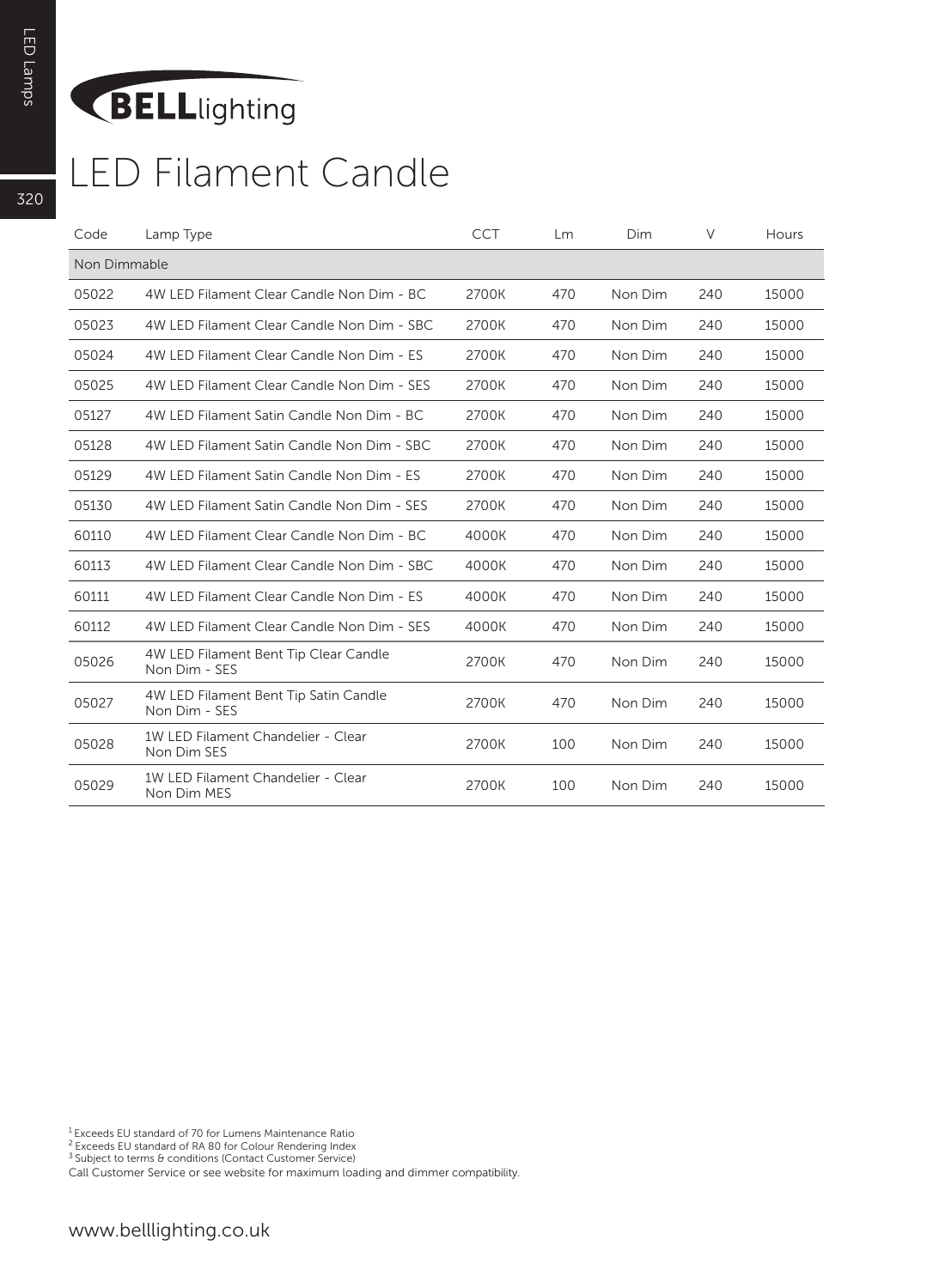#### LED Filament Candle

| Lamp Type                                               | CCT   | $\mathsf{L}\mathsf{m}$ | Dim | V   | Hours |  |  |  |  |
|---------------------------------------------------------|-------|------------------------|-----|-----|-------|--|--|--|--|
| Dimmable                                                |       |                        |     |     |       |  |  |  |  |
| 4W LED Filament Clear Candle Dimmable - BC              | 2700K | 470                    | Dim | 240 | 15000 |  |  |  |  |
| 4W LED Filament Clear Candle Dimmable - SBC             | 2700K | 470                    | Dim | 240 | 15000 |  |  |  |  |
| 4W LED Filament Clear Candle Dimmable - ES              | 2700K | 470                    | Dim | 240 | 15000 |  |  |  |  |
| 4W LED Filament Clear Candle Dimmable - SES             | 2700K | 470                    | Dim | 240 | 15000 |  |  |  |  |
| 4W LED Filament Satin Candle Dimmable - BC              | 2700K | 450                    | Dim | 240 | 15000 |  |  |  |  |
| 4W LED Filament Satin Candle Dimmable - SBC             | 2700K | 450                    | Dim | 240 | 15000 |  |  |  |  |
| 4W LED Filament Satin Candle Dimmable - ES              | 2700K | 450                    | Dim | 240 | 15000 |  |  |  |  |
| 4W LED Filament Satin Candle Dimmable - SES             | 2700K | 450                    | Dim | 240 | 15000 |  |  |  |  |
| 4W LED Filament Clear Candle Dimmable - BC              | 4000K | 470                    | Dim | 240 | 15000 |  |  |  |  |
| 4W LED Filament Clear Candle Dimmable - SBC             | 4000K | 470                    | Dim | 240 | 15000 |  |  |  |  |
| 4W LED Filament Clear Candle Dimmable - ES              | 4000K | 470                    | Dim | 240 | 15000 |  |  |  |  |
| 4W LED Filament Clear Candle Dimmable - SES             | 4000K | 470                    | Dim | 240 | 15000 |  |  |  |  |
| 4W LED Filament Bent Tip Clear Candle<br>Dimmable - SES | 2700K | 450                    | Dim | 240 | 15000 |  |  |  |  |
| 4W LED Filament Bent Tip Satin Candle<br>Dimmable - SES | 2700K | 450                    | Dim | 240 | 15000 |  |  |  |  |
|                                                         |       |                        |     |     |       |  |  |  |  |

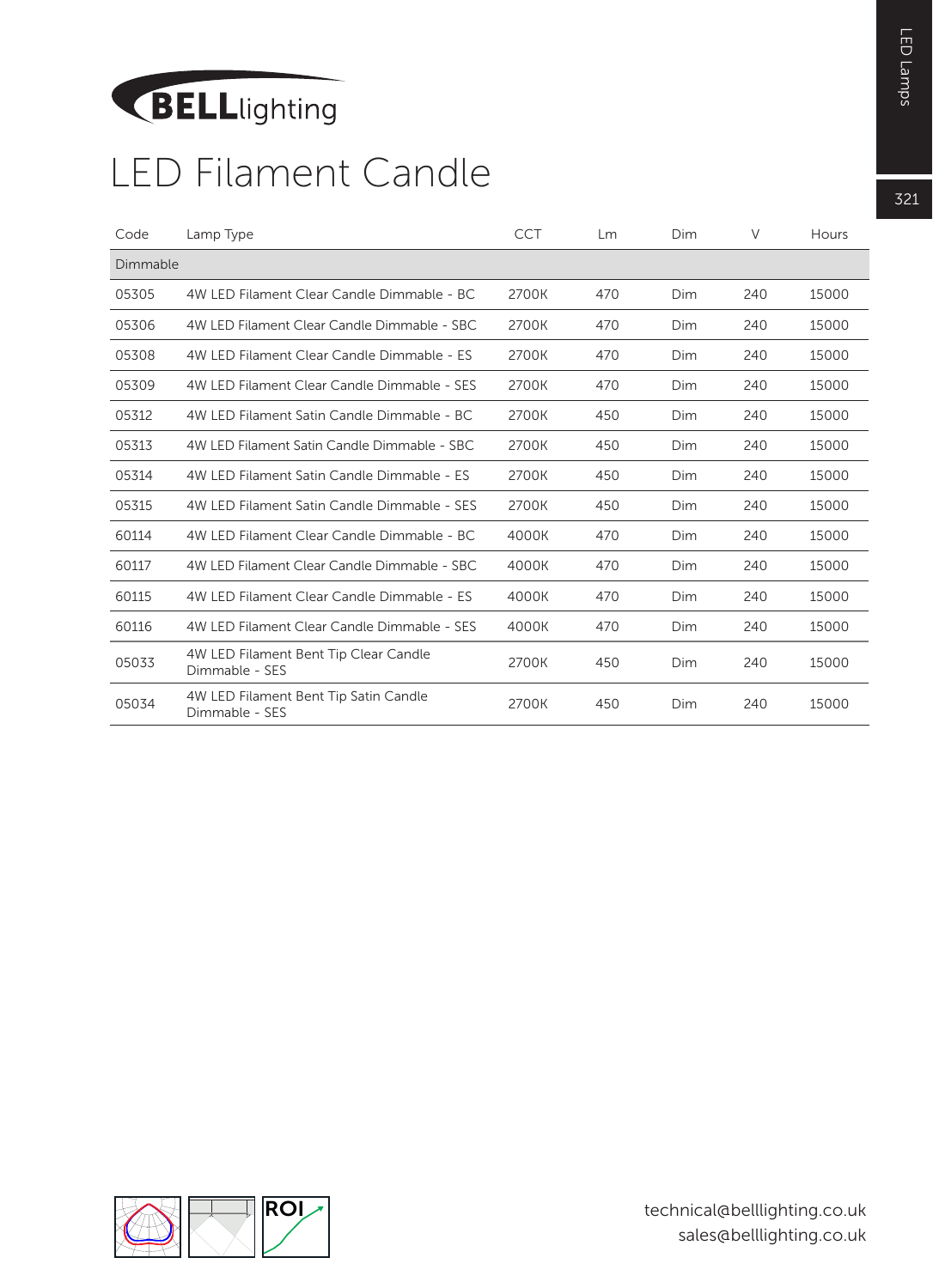